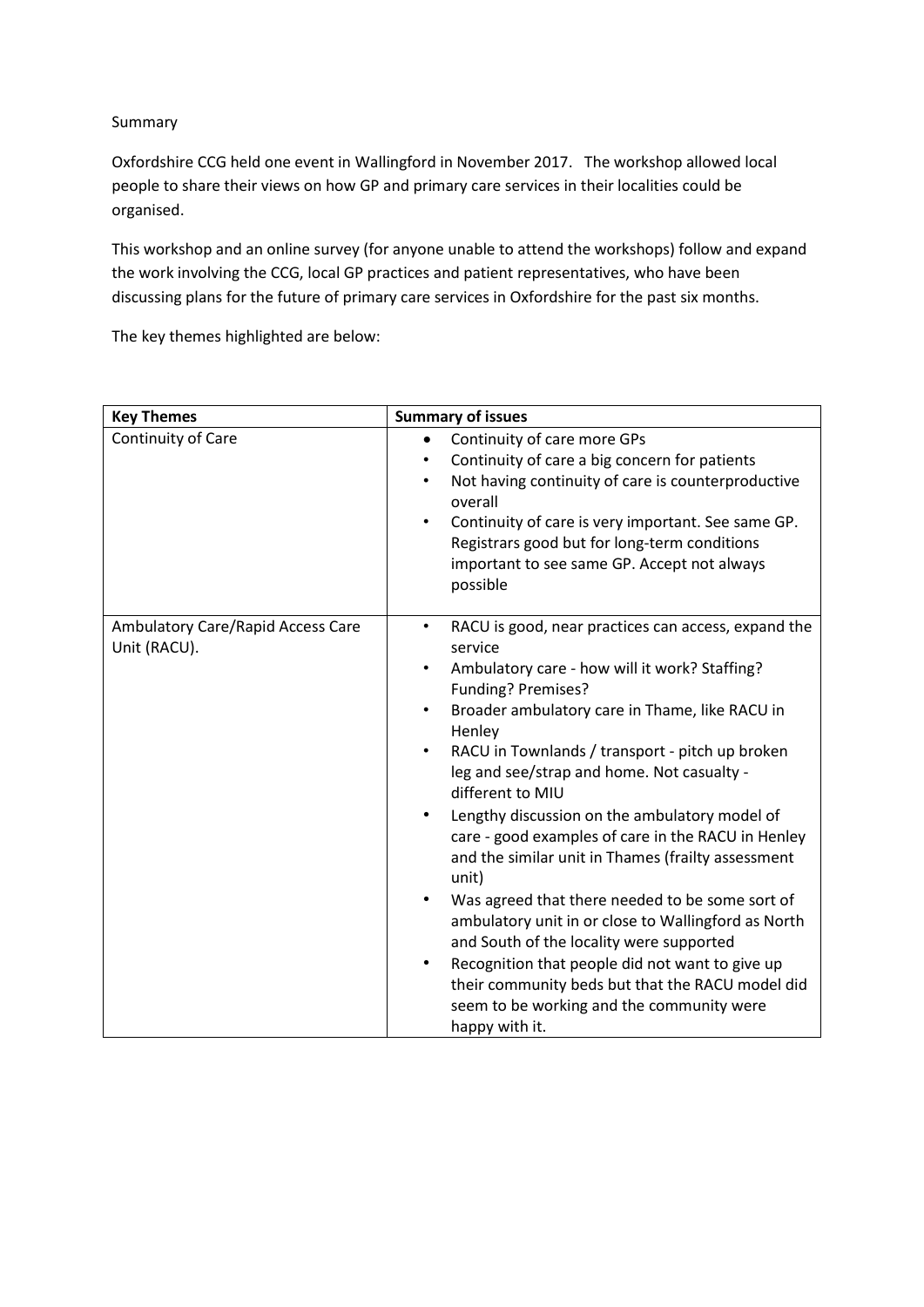| <b>Care Homes</b>               | $\bullet$ | Less care homes in Henley, putting a strain on GP     |
|---------------------------------|-----------|-------------------------------------------------------|
|                                 |           | times - need more young families                      |
|                                 |           | Care home initiative good but also need to include    |
|                                 |           | end of life patients who want to stay at home         |
|                                 |           | therefore their specialist needs have to be           |
|                                 |           | addressed. They also need to fit into the model.      |
|                                 |           | They also need to have choice.                        |
|                                 | $\bullet$ | Care home initiative - done by partners, affects      |
|                                 |           | local service. Could this be done by locums?          |
| <b>Structure of GP services</b> |           | Henley practices working together - what level of     |
|                                 |           | collaboration is there?                               |
|                                 |           | Locums not understanding patient needs, coming        |
|                                 |           | back twice                                            |
|                                 | $\bullet$ | All practices/GPs in the area do not always work      |
|                                 |           | effectively together                                  |
|                                 | $\bullet$ | Essential for GPs to get to know their patients       |
|                                 |           | Part-time GPs is this realistic?                      |
|                                 | $\bullet$ | Centralising services doesn't always work             |
|                                 | $\bullet$ | NHS 111 abolished - money to GPs, to respond to       |
|                                 |           | needs, employing additional GPs to do that            |
|                                 | $\bullet$ | Practice nurse tasks - some devolved to health        |
|                                 |           | Pover 75's have named GP / some patients can only     |
|                                 |           | see own GP rarely. Long term conditions hugely        |
|                                 |           | valuable - potentially it is about speed / kids -     |
|                                 |           | elderly want continuity                               |
|                                 |           | Choice re see own GP or other                         |
|                                 |           | Receptionists triage - didn't like - can be both ways |
| <b>Waiting Times</b>            | $\bullet$ | Waiting times for appointments needs to be            |
|                                 |           | improved                                              |
|                                 |           | Seeing your named GP earlier than 3-5 weeks later     |
|                                 |           | Seen on day access vs own doctor - won't build up     |
|                                 |           | relationships                                         |
|                                 |           | Tried so hard appointments on the day - but if not    |
|                                 |           | needed on that day feel guilty to pick a much         |
|                                 |           | needed appointment. Online = 28 days / needs          |
|                                 |           | triage re on today eg = phone discussion by GP.       |
|                                 |           | Some practices do. Patients to understand this        |
| Integration                     | $\bullet$ | Integration with Bucks and Berks                      |
|                                 |           | More sharing of staff across organisations to meet    |
|                                 |           | the needs of the patients                             |
|                                 |           | There needed to be more joined up thinking across     |
|                                 |           | the SE and especially across borders as many          |
|                                 |           | patients live on the borders                          |
|                                 |           | Linking GPs better into the depth of NHS services     |
|                                 |           | GPs and other providers (mental health) working       |
|                                 |           | across practices - liked                              |
|                                 |           | All practices/GPs in the area do not always work      |
|                                 |           | effectively together                                  |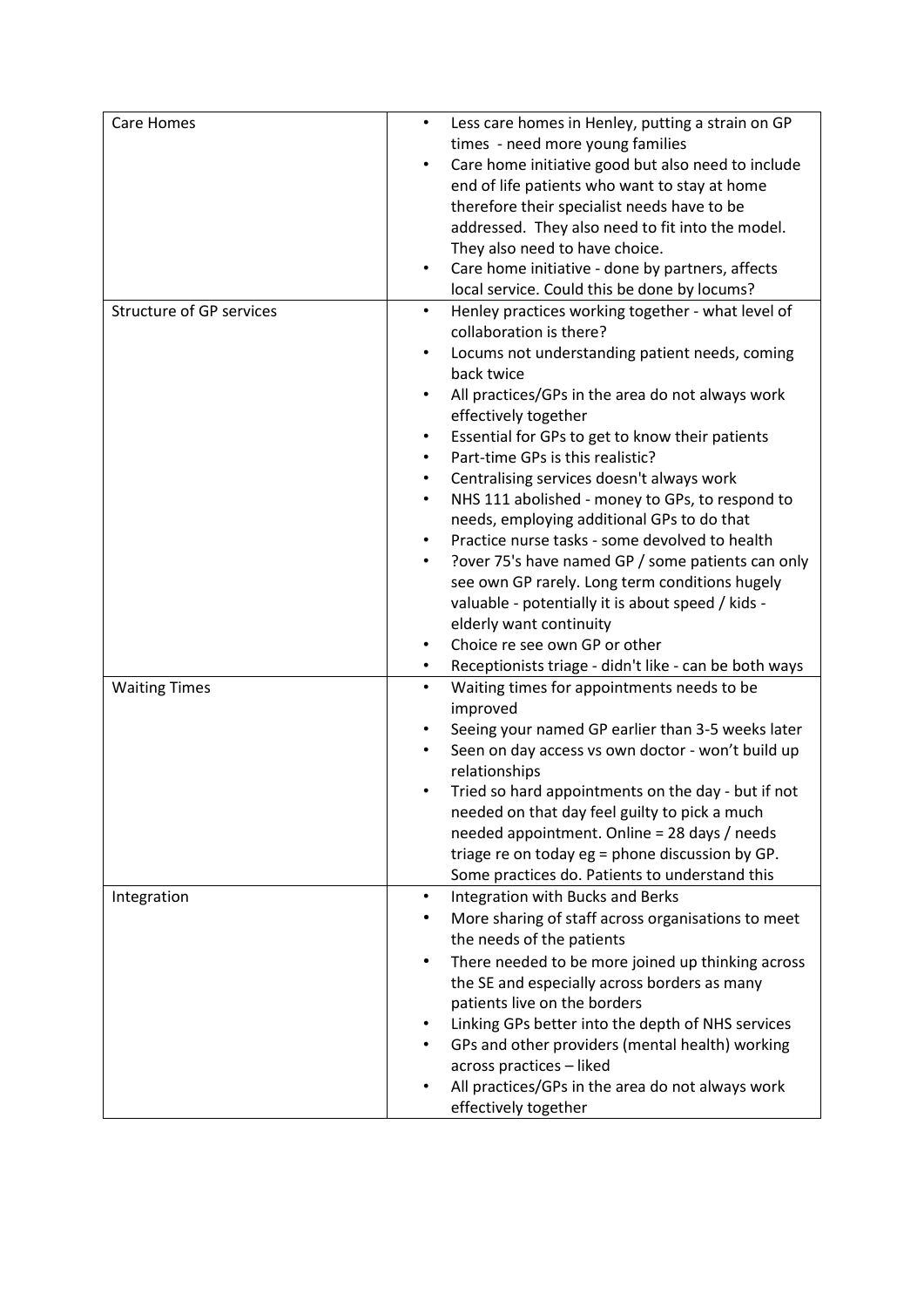| $\mathsf{I}\mathsf{T}$    | $\bullet$ | Should use Skype or facetime to give more                                               |
|---------------------------|-----------|-----------------------------------------------------------------------------------------|
|                           |           | appointments                                                                            |
|                           |           | Aging population - IT a problem (not all have<br>mastered)                              |
|                           |           | What IT do older people use / feel comfortable                                          |
|                           | with?     |                                                                                         |
|                           |           | Some older people are fine with IT                                                      |
|                           |           | Sharing of patient records - cross border comms                                         |
|                           |           | IT up to date - Dr had old DELL / nothing                                               |
|                           |           | countywide central hardware. Systems all fall over<br>sometimes.                        |
|                           |           | Monitor in home re falls and if no main carer -                                         |
|                           |           | sensory technology eg buttons to press (eg soles                                        |
|                           |           | shoe - door frame where frequently walk eg loo and                                      |
|                           |           | not back to bedroom in middle night) Call made                                          |
|                           |           | helps admission avoidance                                                               |
|                           |           | More technology to support better working and                                           |
|                           |           | patient access as well as record sharing<br>Sonning Common info useful to spread about. |
|                           |           | Helps even if only tells Sonning Common own                                             |
|                           |           | patients. Vehicle used to communicate / email and                                       |
|                           |           | online get more info than if not. Tec savvy benefits                                    |
|                           |           | more. Sonning Common 24% on email                                                       |
|                           | $\bullet$ | IT - some practices reluctant to use emails. Could                                      |
|                           |           | this be used for simple medical queries. Have                                           |
|                           |           | national policy setting out what can be done by                                         |
|                           | email     |                                                                                         |
| <b>Health Promotion</b>   |           | Prevention - eg obesity - healthy eating                                                |
|                           |           | More prevention info on basic biology / kids to                                         |
|                           | NOT GP.   | understand to manage self-care and go for advice.                                       |
|                           |           | Monthly short para from a GP on key messages eg                                         |
|                           |           | flu jab records                                                                         |
|                           |           | Ideas: keep people out of surgery = early warning                                       |
|                           |           | indicators eg. UTI's in place and contact GPs when                                      |
|                           | concerns  |                                                                                         |
|                           | ٠         | Prevention - eg obesity - healthy eating                                                |
| Information/Communication | $\bullet$ | Information needs to be on website                                                      |
|                           |           | Newsletters / emails                                                                    |
|                           |           | Signposting to other services                                                           |
|                           |           | Using local communication channels - insert sheets<br>of magazines, newsletters, etc    |
|                           |           | Directory of services - voluntary / other support                                       |
|                           |           | organisations                                                                           |
|                           |           | GPs and other providers (mental health) working                                         |
|                           |           | across practices - liked                                                                |
|                           |           | Reaching older patients who may not come into the                                       |
|                           | surgery   |                                                                                         |